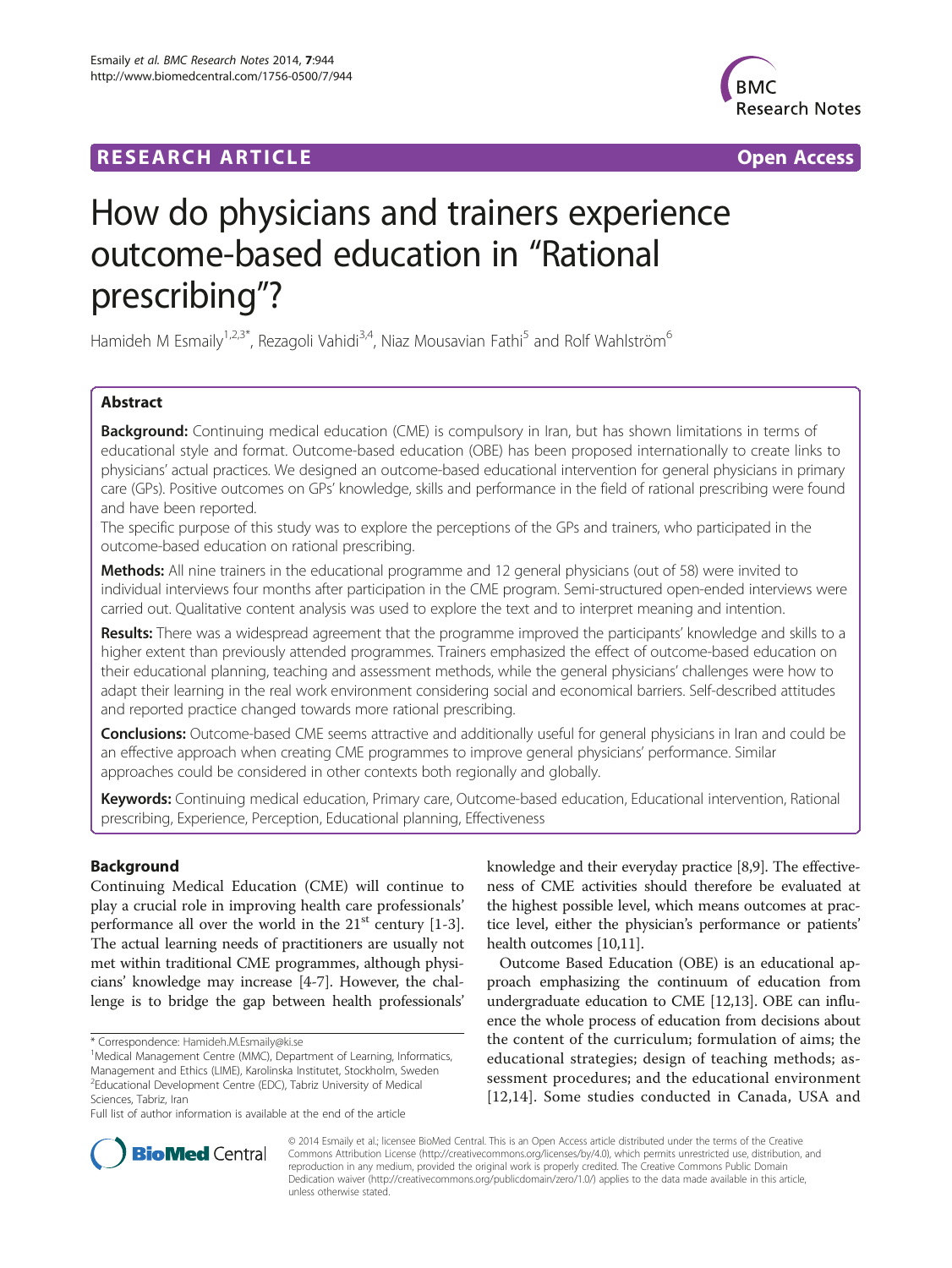the UK have presented OBE as an innovative, interactive and effective approach when planning for CME [[15](#page-9-0)-[17\]](#page-9-0). So far, we have found no such studies reported from Asia.

Rational prescribing by doctors is of high importance since inappropriate prescribing behaviour may lead to unsafe treatment [\[18,19\]](#page-9-0). Several studies have indicated overprescribing, multi-drug prescribing, and overuse of antibiotics, injections and NSAIDs as common problems of irrational drug use in different countries [\[20-23](#page-9-0)] as well as in Iran [\[24](#page-9-0)-[27\]](#page-9-0). According to Quick et al. [\[28,29](#page-9-0)], there are four types of intervention strategies to improve drug use: (i) educational; (ii) managerial; (iii) financial; and (iv) regulatory. Educational interventions are mostly used for prescribers and consumers of services.

This study was part of a larger project with the aim to assess if OBE was effective, useful and appropriate in CME programmes for general physicians in primary care (GPs), through an intervention in the field of "Rational prescribing" [\[30-32](#page-9-0)]. An outcome-based approach had not been used previously in CME programmes in Iran.

#### Summary of the intervention project

The project was designed as a cluster randomized controlled trial (CRCT). Firstly, 21 learning outcomes were identified through a modified Delphi process. The OBE indicators were used by expert panels to determine six educational topics for the CME programme and define the curricular content for each topic [\[30\]](#page-9-0). The six topics were 1) Principles of prescription writing, 2) Adverse drug reactions, 3) Drug interactions, 4) Injections, 5) Antibiotic therapy, and 6) Anti-inflammatory agents therapy. All GPs working in six cities in the East Azerbaijan province in Iran were invited to participate in the educational programme. The cities were matched and randomly divided into an intervention arm for education within an OBE programme, and a control arm for a traditional CME programme. Knowledge and skills of participants were assessed using a pre- and post-test and their prescribing behaviour was assessed through collecting 10% of their prescriptions, nine months before, and three months after the programmes.

In total, 112 GPs out of 159 participated in the programme. There were significant improvements in knowledge and prescribing skills after the training in the intervention arm as well as in comparison with the changes in the control arm [\[31](#page-9-0)]. The GPs in the intervention arm significantly reduced the total number of prescribed drugs and the number of injections per prescription. They increased their compliance with specific requirements for a correct prescription, such as explanation of specific time and manner of intake and precautions necessary when using drugs [[32\]](#page-9-0). However, compared with the control arm, there was no significant

improvement regarding prescribing antibiotics and antiinflammatory agents.

The specific purpose of this study was to explore the experiences and perceptions of the GPs and the trainers regarding the usefulness and effectiveness of this new outcome-based educational approach, in relation to the GPs' prescribing practices and the trainers' ability to create an appropriate learning environment.

## Method

This was a qualitative study with individual interviews.

#### Study setting

The main CRCT study was conducted in three cities in the Northern part of the East Azerbaijan province in Iran. Seventy-four GPs had been invited to participate in the CRTC mentioned previously and 58 accepted to participate in the outcome-based educational intervention programme, which was led by nine specifically trained educators. The participants in this qualitative study were selected from this group of GPs and trainers.

## Participants

#### Trainees

Seventeen GPs who had participated in the programme were purposively selected based on variation in age, gender, years in practice and city of practice, and invited by the first author (HME) to individual interviews, four months after participating in the CME programme.

#### **Trainers**

All nine trainers of the OBE programme (2 women, 7 men; 5 medical specialists, 4 pharmacists) were invited to an interview five months after participating in a teacher training workshop on OBE, which took place about one month before their teaching in the CME programme. All of them were faculty members of Tabriz University of Medical Sciences and experienced CME trainers.

#### Interviews

Semi-structured guides (list below) were used for the interviews, which were conducted during January-February 2007. All interviews were recorded on audiotape with permission of the interviewees. The length of the interviews was 30–40 minutes with GPs, and 40– 60 minute with trainers. Content validity of the interview guides was verified by experts in the medical education field. The first author conducted all interviews. The venue and time of the interview were selected by each participant. The interviews with the GPs were conducted in the local language (Azeri), and were later translated into Farsi, whereas the trainers were interviewed in Farsi. Thereafter all interviews were translated verbatim into English. Two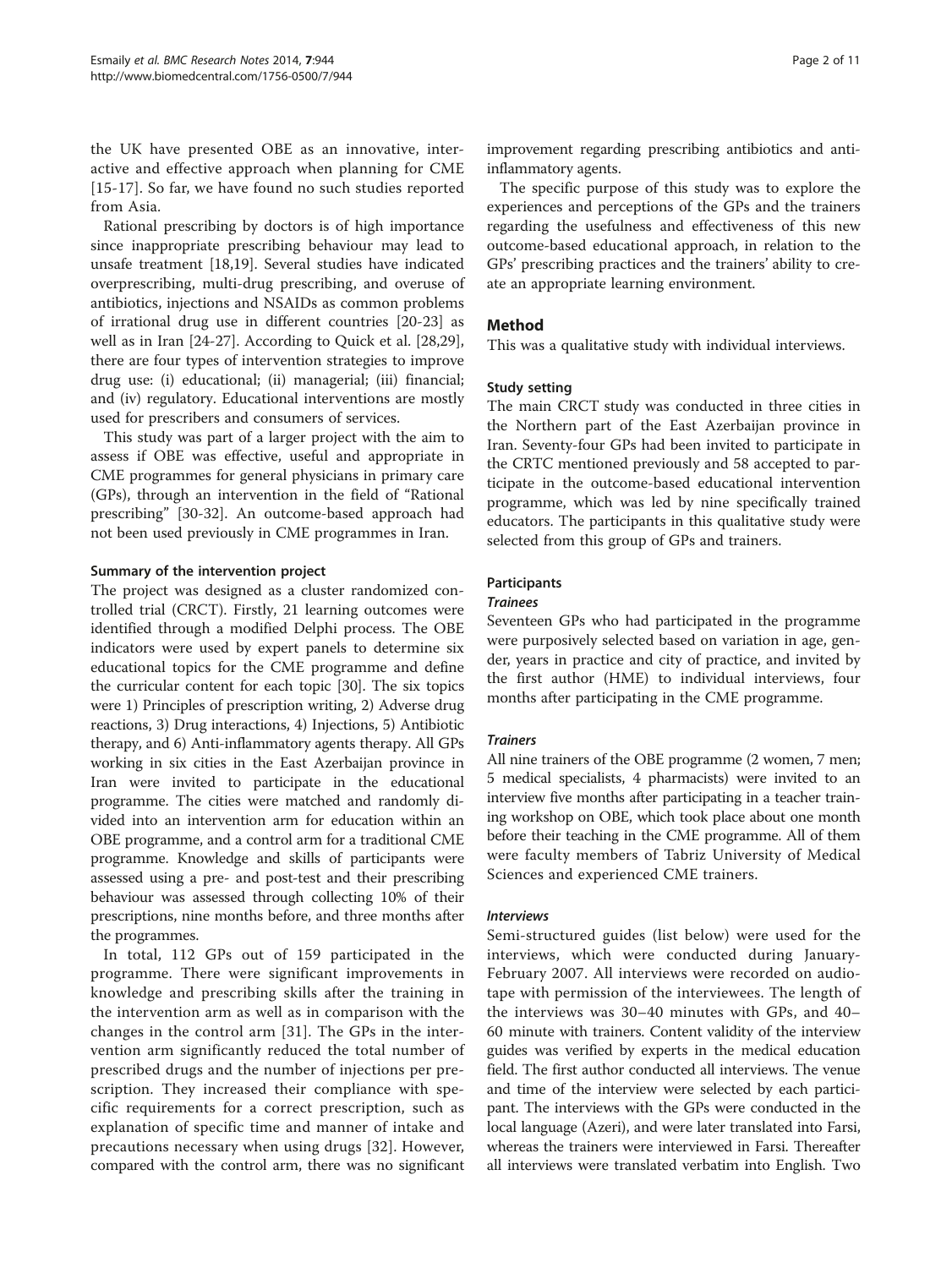of the Iranian research team members verified the accuracy of the translations.

## The interview framework for trainees of outcome-based education

- Have you participated in any CME programmes before the outcome-based one?
- Have you participated in any rational prescribing CME programme before the outcome-based one?
- Tell me about the outcome-based programme you participated in; (content, trainers, teaching methods, your own contribution during educational programme, educational materials you received, evaluation methods.
- Can you describe if there has been any changes in your:
	- Knowledge in discussed subjects
	- Attitude about prescribing
	- Prescribing skills- PerformanceIs there anything else you would like to mention?

## The interview framework for trainers of outcome-based education

- Have you taught in any CME programmes before this outcome-based one?
- Can I ask your point of view regarding outcomebased education?
- Did you have the same educational strategies and methods in this outcome-based teaching as you usually had in other CME programmes?
- Did the participants of outcome-based programme behave as usual as in other CME programmes?
- Do you have any comments about outcome-based education? Is there anything else you would like to mention?

The GPs were asked to describe their experiences related to the recent educational programme in order to explore what aspects of OBE that might be effective with respect to improving their knowledge, attitudes, skills and performance (list above). The trainers were encouraged to explain their point of view regarding this approach and to describe their educational strategies and methods. Trainers were also asked to explain how involved the participants were in comparison to other CME programmes (list above). Data saturation for GPs was reached after twelve interviews (5 women, 7 men), as no new information emerged from the data, and no further interviews were conducted. All nine trainers were interviewed.

## Analysis

Qualitative content analysis [\[33,34](#page-10-0)] was used for analysis of the transcribed data considering what the transcripts comprised, and through interpretation of meaning and intention [\[35,36\]](#page-10-0).

Firstly, the interviews were read and re-read by the first author to capture a sense of the whole. Then the meaning units were identified and suitable codes were attached. One member of the research team (LOD, see Acknowledgment) re-coded some of the texts and meaning units, serving as an inter-rater and thus increasing the reliability of the codes. The themes discerned through the analysis and meaning units and codes were reduced to appropriate sub-themes under five main themes, which were checked with the other authors until consensus was reached [[37](#page-10-0)].

For trustworthiness, the principal investigator did member, peer and expert check. In this regard, transcripts were checked with participants and all meaning units were checked by two researchers outside the team.

Direct quotes were provided to illustrate and exemplify the themes as well as the sub-themes. These were selected based on their relevance for the sub-themes and themes to give the reader an opportunity to assess the feasibility of the themes and sub-themes suggested by the authors. The sources of the quotes have been abbreviated as "P" with a number for the GPs as participants in the CRCT, and "T" with number for the trainers.

## Ethical considerations

Ethical approval for the study was received from the National Ethics Committee of the Iranian Ministry of Health and Medical Education in 2005. All trainers and GPs, who were invited to an interview, were informed that their identity was protected and that their answers would be confidentially handled. Their willingness to participate was secured and their informed consent was obtained.

## Results

We created one set of themes and sub-themes for the GPs and one for the Trainers, respectively (Tables [1](#page-3-0), [2](#page-3-0)).

For the GPs, our analysis resulted in description of five themes: 1) Value of the programme; 2) Robust content and process features of the programme; 3) Higher motivation for continued learning; 4) Positive impact of the programme; and 5) Barriers for application.

For the trainers, we found four themes: 1) Robust and clear outcomes; 2) Strong adult learning approach; 3) Importance of assessment; and 4) Inter-professional teaching.

The following sections describe each theme, separately for GPs and trainers.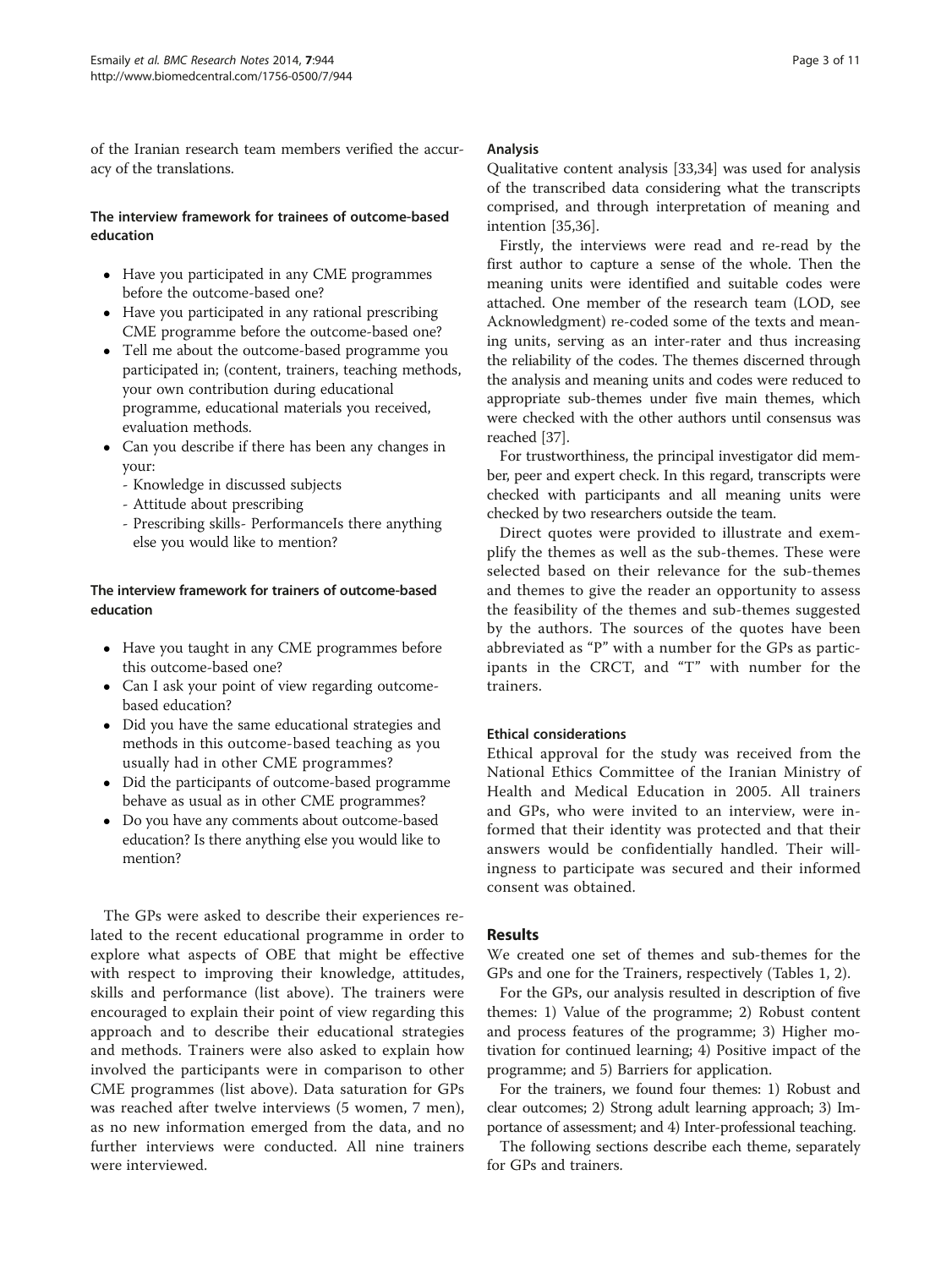#### <span id="page-3-0"></span>Table 1 Themes and sub-themes for GPs

|                                                            | GPs                                                            |
|------------------------------------------------------------|----------------------------------------------------------------|
| Theme                                                      | Sub-themes                                                     |
| 1. Value of the programme                                  | - Value for learning                                           |
|                                                            | - Relevance to future practice                                 |
|                                                            | - Benefits of peer education                                   |
| 2. Robust content and process<br>features of the programme | - Relevancy of the content                                     |
|                                                            | - New learning approaches                                      |
|                                                            | - Provision of useful booklets                                 |
|                                                            | - Opportunity for self-assessment                              |
| 3. Higher motivation for<br>continued learning             | - Motivation to read and continue<br>education                 |
|                                                            | - Trainers' motivating role                                    |
| 4. Positive impact of the<br>programme                     | - Positive behaviour changes                                   |
|                                                            | - Improvement of quality of<br>prescribing                     |
|                                                            | - Need to change attitude towards<br>prescribing               |
|                                                            | - Willing to engage in patient<br>education                    |
| 5. Barriers for application                                | - Irrational performance of other<br>health professionals      |
|                                                            | - Illogical requests of patients and<br>risk of losing clients |
|                                                            | - Lack of time                                                 |

## GPs

All but one of the GPs had participated in several CME programmes during their professional careers. One third of them had participated in at least one CME programme on 'Rational prescribing' before the outcome-based programme in this study.

#### Table 2 Themes and sub-themes for trainers

|                                      | <b>Trainers</b>                                                  |
|--------------------------------------|------------------------------------------------------------------|
| Theme                                | Sub-themes                                                       |
| 1. Robust and clear<br>outcomes      | - Positive attitude towards identified<br>outcomes               |
|                                      | - Comprehensive content of the programme                         |
| 2. Strong adult<br>learning approach | - Clear educational strategy                                     |
|                                      | - Benefits of the teacher training programme                     |
|                                      | - Time limitation of the workshop                                |
|                                      | - Participants' active involvement                               |
| 3. Importance of<br>assessment       | - Suitable assessment tools                                      |
|                                      | - Impact of the programme                                        |
|                                      | - Barriers for effectiveness of education on<br>behaviour change |
| 4. Interprofessional<br>teaching     |                                                                  |

## Theme 1: Value of the programme Value for learning

The participants expressed that the programme was useful for them in several aspects, and mentioned that the programme stood up to their expectations. This kind of programme was regarded to be cost effective and oriented towards health outcomes. They found the programme to be a great opportunity to learn regarding all included topics. There was, however, some dissatisfaction about the antibiotic therapy session compared with the other topics of the programme. Some GPs mentioned that the hierarchy of topics was very rational as learning each topic was useful to better understand the next one.

"I learned lots of scientific and practical issues about prescription writing during this programme despite 15 years of work experience. Most of the other CME programmes, which I have participated in, are not adapted to GPs' professional needs. Some of them are specialised. Some of them are very primitive. Doctors participate in those programmes, only to receive CME points…" (P3)

#### Relevance to future practice

Interviewed GPs emphasised the practical use of this programme in comparison with other CME programmes that they had experienced. There was a conviction that the knowledge acquired would be useful for improving everyday clinical work, in relation to prescribing of medications.

"After long time since participating in the programme, still I remember my learned issues. When I start writing prescriptions, relevant subjects are repeated in my mind, so I consider them carefully as much as possible." (P4)

#### Benefits of peer education

Interviewees said that during the programme they had good opportunities to learn from each other. Several group discussions during different sessions had let them share their knowledge and refer to real experiences.

"We were sitting around the table and were discussing different practical cases face to face…in this case we need to push ourselves to get involved in the discussions…I was trying to learn as much as possible and force my mind to use my previous knowledge to be able to show off what I had known and what I had learned." (P4)

## Theme 2: Robust content and process features of the programme

#### Relevancy of the content

Participants described that the content of the outcomebased programme was different than previously attended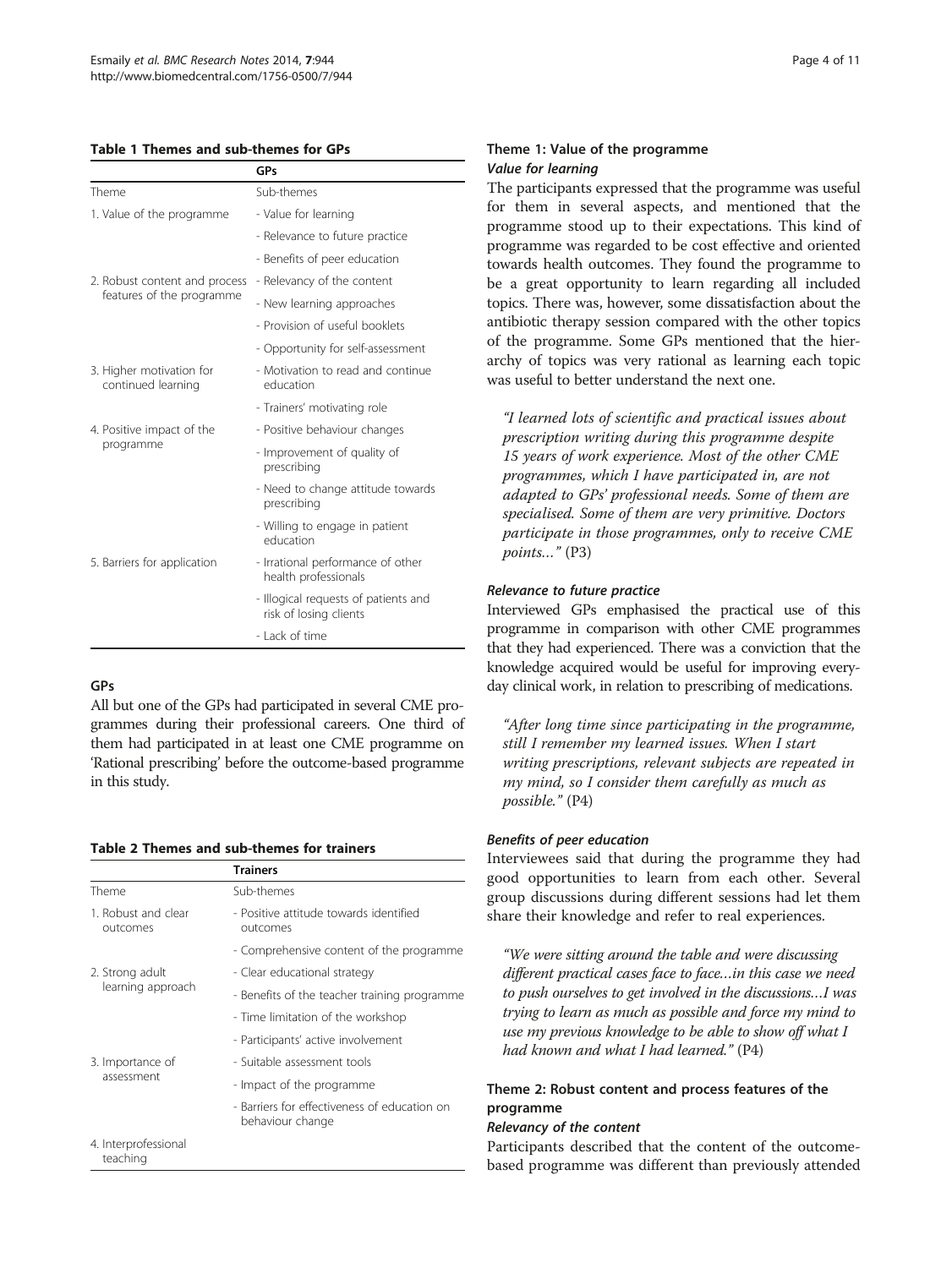CME programmes. Receiving information of high relevance to their professional needs and information about new drugs in the market rather than repetition of something they studied at university was highly appreciated. According to the participants, trainers were experts in their scientific area and they received lots of new information during the sessions.

"I had red three books relevant to prescribing before participating in this programme…I like to read books and apply for distant CME programmes instead of sitting in courses, but I found the content of this programme refreshing and useful … so sometimes it is good to directly participate in a programme." (P2)

#### New learning approaches

It was mentioned in several ways that the trainers' method of teaching was different from previous CME programmes. Collaboration between trainers from different disciplines (medical doctors and pharmacists) during the learning sessions was a new experience for the GPs. They also said that the trainers had followed a logical structure from entirety to details and from theory to practice. Round-table arrangement that promoted close interaction with the trainers and other participants, and feeling comfortable to ask questions was appreciated by the GPs. They enjoyed listening to the trainers and to participate in group discussions despite the length of the programme.

#### Provision of useful booklets

Participants mentioned their surprise, when they for the first time after participation in a CME programme received two booklets one month after the end of the programme. They mentioned two main reasons for the importance of receiving the booklets. First, they were relevant and proper, and second, they contributed to a feeling of importance. They were also satisfied with booklets they received during the programme.

## Opportunity for self-assessment

The GPs appreciated that for the first time in CME programmes there were tests that created an opportunity for the participants to make self-assessments.

"Usually when participating in CME programmes, we go and listen to some lectures or don't listen, then after finishing the programme we receive the certificate and leave. In this programme in the beginning we received a questionnaire about Rational prescribing … Honestly, first I didn't want to answer any of the questions because I was not sure about many of them, but when I noticed that the questionnaire was anonymous, I did what I was supposed to. After a

while, I received the same questionnaire in my office and when I looked at it, I knew more than 90% of the answers. I saw the improvement and I was so happy. It was very good that I could assess my knowledge." (P7)

## Theme 3: Higher motivation for continued learning Motivation to read and continue education

The interviewees explained that after participating in the programme, their motivation for reading and learning increased, not only about the main subjects but also regarding other relevant topics, which they regarded as important issues for rational prescribing.

## Trainers' motivating role

According to the participants the trainers had a great role to motivate them for learning more and using what they had learned in practice, by asking relevant questions about their practice and preparing group discussions.

## Theme 4: Positive impact of the programme Positive behaviour changes

Some of the GPs stated that they had changed behaviour and strongly asked for assessment of their prescriptions to find out how much they had improved. They mentioned that they had recognised their own irrational performance and that they had changed behaviour after the programme through considering principles of prescription writing. Most of them believed that they had decreased the number of drugs per prescription and reduced the amount of injections.

## Improvement of quality of prescribing

When describing practice after the programme, some of the GPs emphasised the influence of the OBE on the quality of their prescriptions and their carefulness about drug interactions and polypharmacy when prescribing. Some of them believed that they were thoughtful about rational prescribing also before enrolment in the programme, but that they now were even more encouraged to practice according to their beliefs. The GPs felt satisfaction and pride in knowing that they were now writing correct prescriptions and also that they wanted to improve even more.

#### Need to change attitude towards prescribing

The GPs repeatedly mentioned that they and their colleagues needed to change their attitude to rational prescribing.

"Most of the time we prescribe unnecessary drugs just for satisfaction of patients…we don't want to lose our patients…my attitude changed about prescribing. I wish all colleagues…I mean both GPs and specialists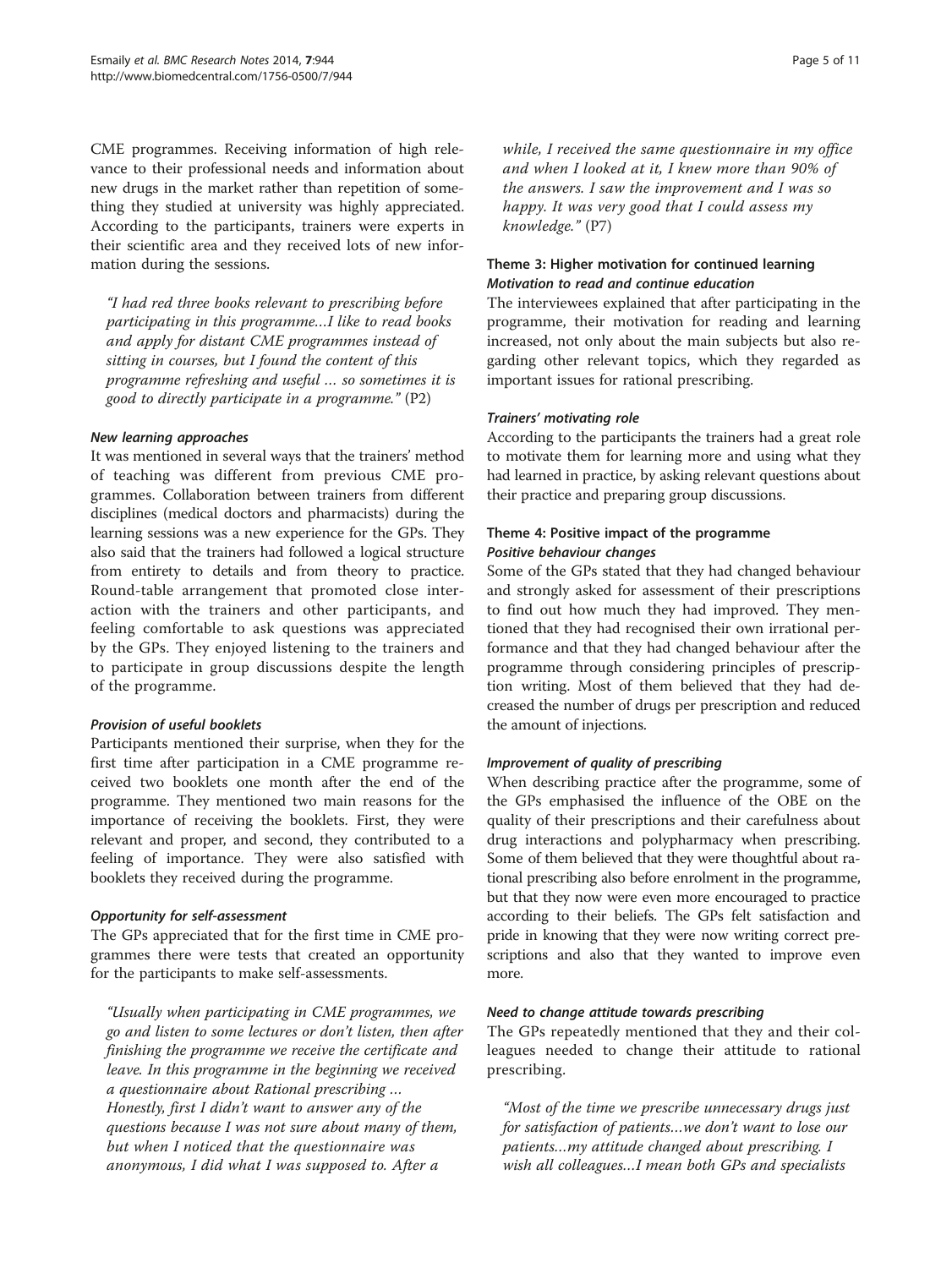to participate in this kind of programmes to change their attitude.." (P9)

Nevertheless, some said that this kind of programme could change their attitude but not necessarily the performance, due to lots of external barriers.

"It is very good to participate in this kind of programmes and I am sure the programme changed the attitude of most of colleagues regarding prescribing but it is not possible to fly by one wing. The health system should be changed to consider doctors' economical situation." (P6)

#### Willing to engage in patient education

Attempts to change their patients' attitude as an essential issue regarding rational prescribing was stressed in some interviews, as well as the importance of patient education despite difficulties in convincing them to withdraw irrational requests.

"… one day I had a patient, my diagnosis was viral cold. When I explained to him about the medicines which I prescribed, he told me, what about Penicillin, didn't you write penicillin for me, if I don't take penicillin I never recover. I remembered the discussions we had on workshops about patient education and tried to explain to him that for viral diseases not only antibiotics are not useful but they also create some problems in the future. I talked a bit about antibiotic resistance… apparently he accepted and left my office. I don't know if he went to another doctor to receive antibiotics or not but I was satisfied with making the right decision." (P1)

The GPs stressed the role of mass media to inform people concerning rational use of drugs and danger of self-treatment and necessity of this education to enhance people's awareness.

#### Theme 5: Barriers for application

#### Irrational performance of other health professionals

Most participants believed that the pharmacists and some other doctors have a large role in shaping irrational use of drugs. Pharmacists give drugs to patients without a prescription, and doctors follow patients' irrational requests and sometimes prescribe totally incorrect drugs without considering their side effects.

"…for example a patient comes to my office. Before referral he has bought and taken lots of unrelated drugs, what can I do, I am not magician, so I continue the irrational treatment. For simple infections I prescribe very strong antibiotics, I know this is

irrational, but I am a follower and not a problem maker…" (P10)

#### Illogical requests of patients and risk of losing clients

It was clear that some doctors were suffering from feeling forced to accept patients' requests in order not to lose them as clients. They mentioned the difficulties they found when saying "no" to their patients' irrational and sometimes harmful requirements. Some also expressed insecurity if they did not follow the patients' or their guardians' irrational requests and even that they might face physically violent behaviour.

"…in the area that I am working, there is a belief that betamethasone is an antipyretic. One time I was physically attacked and beaten by the father of a child, because the day before he asked me to prescribe betamethasone injection for the poor child because of his fever. I didn't accept and prescribed acetaminophen beside some other drugs based on my diagnosis. The next day they came back to the health centre where I am working. The child had a convulsion … and the stupid father had thought the reason was lack of betamethasone … Look we have these kind of problems…" (P2)

#### Lack of time

Lack of time and receiving lots of patients at the same time was another reason, which GPs mentioned as barriers regarding patient education and rational prescribing.

"…Please try to imagine, this is 12 o'clock, midnight, and 15 patients are in the waiting room at the same time. What can I do? I have no time to sit and calmly convince the patient. If I don't follow their requests and something happens to them afterwards, they blame me and cause problems!…" (P8)

#### **Trainers**

All trainers had teaching experience in CME programmes during their professional career. Some of them had been acting as scientific coordinators in CME programmes for several years.

# Theme 1: Robust and clear outcomes Positive attitude towards identified outcomes

Identifying the outcomes of education and defining the expectations of trainees in advance were very positive and useful when preparing the educational programme from the trainers' point of view. They emphasized the effect of outcome considerations before planning the educational programme, on their attitude and behaviour regarding teaching methods.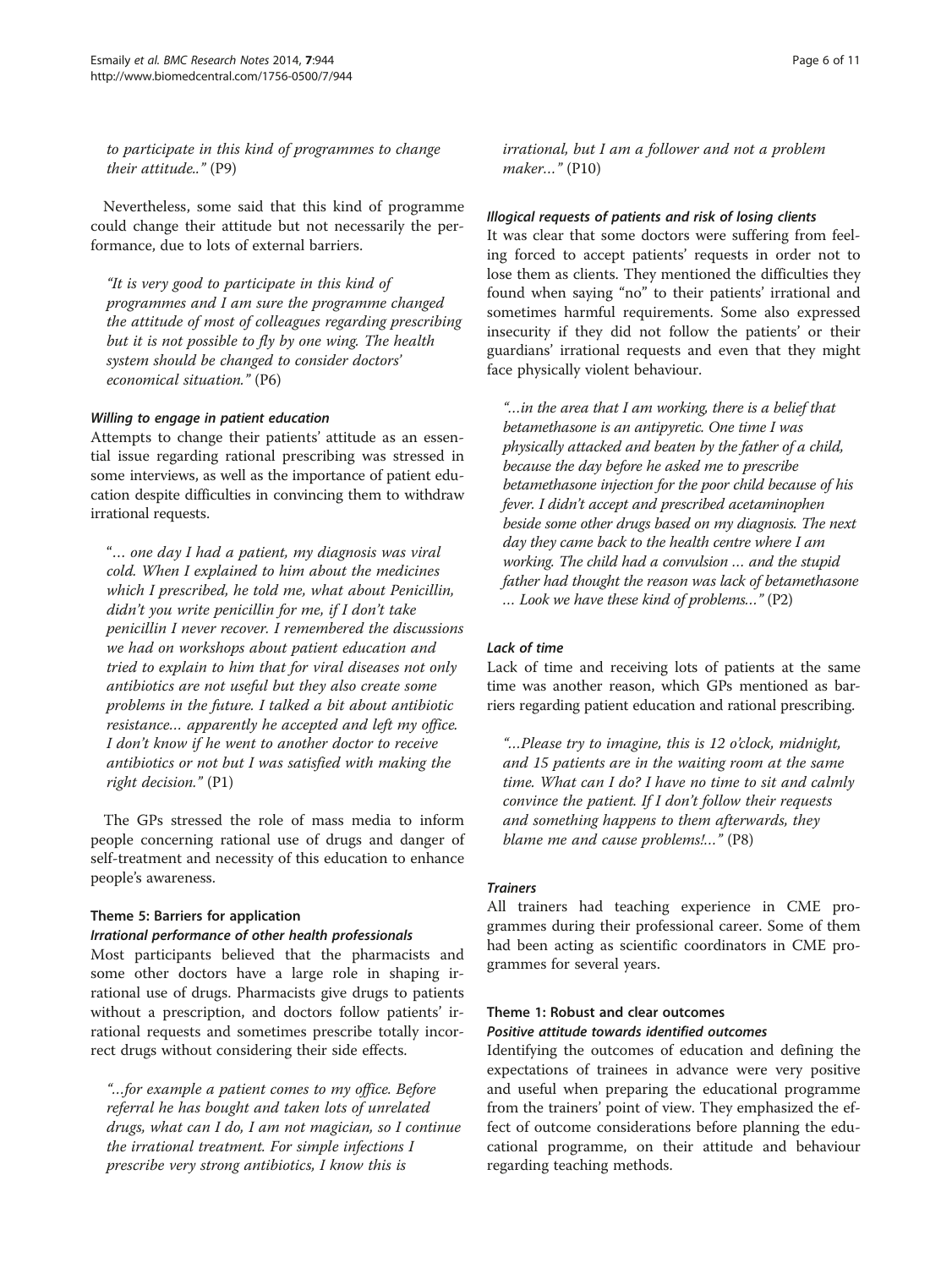"This programme had a very great effect on my attitude as a teacher regarding the education. I taught in several CME programmes before, but now I notice that we must consider outcomes of education… education should not be transferring series of theoretical issues from books and articles without thinking that who are the trainees and what are their expectations after education." (T6)

Outcomes helped them to determine the relevant educational package, suitable teaching methods and assessment. There was a strong belief that OBE is a very good approach for CME because of the complexity of adult learning compared with undergraduate education and the successes of the programme to motivate doctors to stay in the course, participating actively and increasing their competences.

"During the programme we could evaluate ourselves, we saw that the trainees were following the subject willingly…we didn't need extra energy to keep them in their seats, (something we are dealing with in other CME programmes), they were asking relevant questions and were taking notes carefully, it was a sign of their learning…after 30 years of teaching at the university, I regret not knowing about OBE before, to use it in my education."  $(T2)$ 

The trainers concluded that the programme would have an effect on participants' attitudes and performance, based on the discussions during the programme and the feedback, which trainers received at the end of the course. But they also emphasized the continuity of the programme to improve GP's practice in a sustainable way.

## Comprehensive content of the programme

From the trainers' point of view, the content of the programme was not classic medicine subjects. The content included clinical and practical issues and GPs' "must knows". Trainers mentioned that they had a clear content and curriculum before starting the education and they built their teaching methods considering them.

"I can say the content and curriculum of my subject was different than other CME programmes I taught already, and I tried to concentrate on the product of the education -as I learned in the workshop- and think that is exactly what they need."  $(T5)$ 

# Theme 2: Strong adult learning approach Clear educational strategy

The trainers said that they followed different educational strategies and planning compared with other CME

programmes. They tried to compile educational outcome oriented plans and design interactive and problem-based teaching methods based on the created framework. Some of them described how they created opportunities for the GPs to challenge their prescribing patterns and change their attitude.

"We tried to arrange that the discussion be handled by the participants. We encouraged participants to bring up their prescribing errors and we also brought lots of irrational prescriptions to class. Participants were asked to find the irrationalities in the prescriptions and discuss them, so they were involved in the programme and didn't get tired and were following the course with big interest." (T1)

## Benefits of the teacher training programme

All of the trainers emphasized the influence of the teacher training workshop on their performance from several aspects: creating new views and ideas in their minds; helping them to form an educational framework; designing different teaching methods; and learning useful educational subjects. Some believed that all faculty members should participate in such a workshop and some wanted to take part in another OBE workshop to learn more.

"In our country, university teachers –especially in medical universities- are specialists in their professions. But regarding teaching they don't receive structured education. If they are successful, it's because of their individual characteristics and if they are not, the reason is same. … Even though the OBE workshop was very short, we understood that we must change our methods… In my opinion all faculty members during their professional life must participate in this kind of workshop, not only once, but continuously…" (T6)

# Time limitation of the workshop

Despite the fact that trainers found the workshop very useful, they also mentioned that it was too short. They believed that if they had more time to complete the OBE workshop, they could act better in the CME programme. For instance, if the given time was extended, then the workshop could have included more comprehensive material and ensure better understanding of OBE.

"Sometimes when I am reviewing this programme, I think if we had more time we could perform better. Three days' workshop was not enough to understand the essence of OBE. We also needed some practices regarding the different educational methods, which we taught during the workshop." (T2)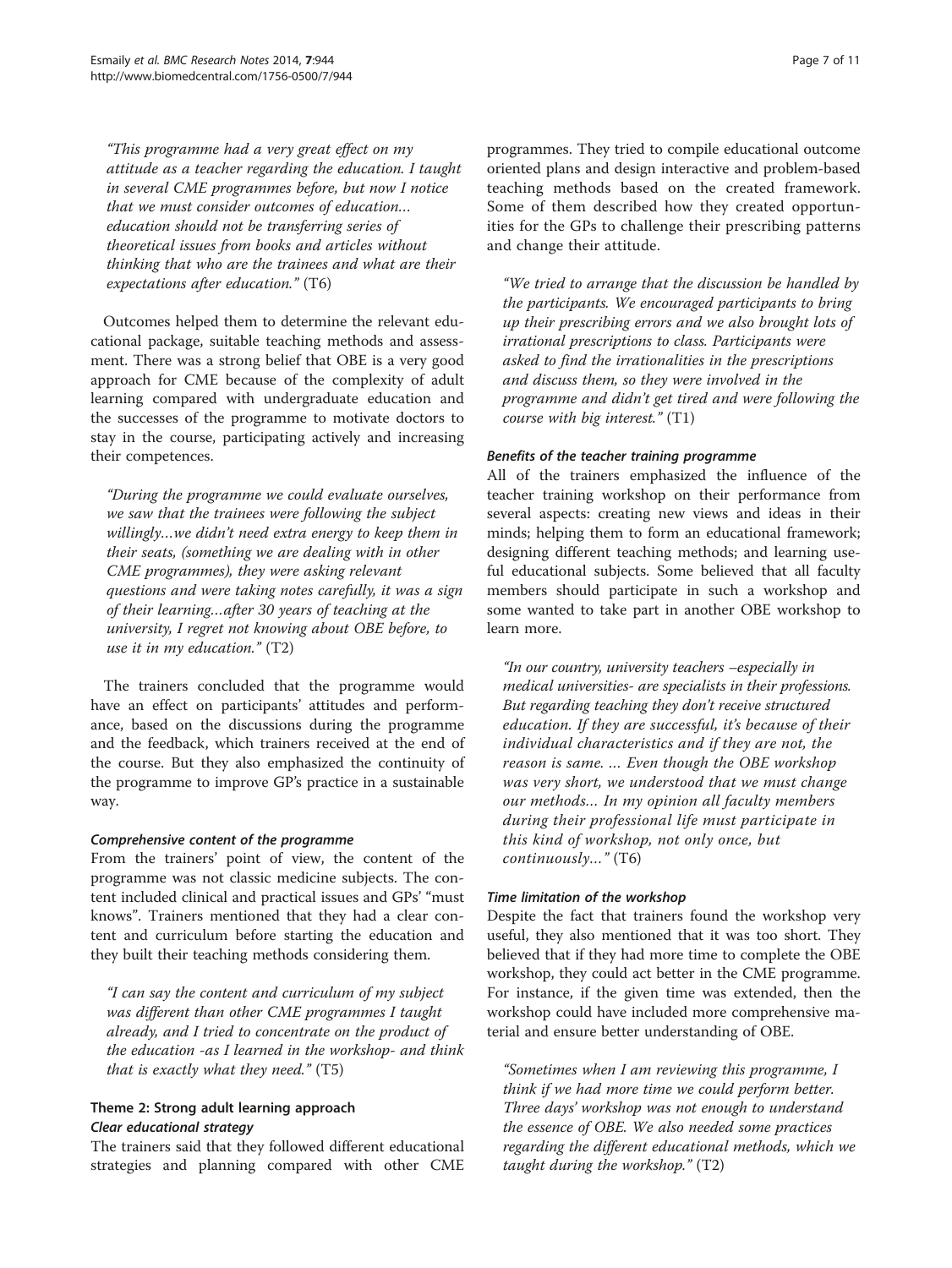#### Participants' active involvement

Trainers expressed their satisfaction regarding GPs' involvement in the educational process and also their satisfaction to participate in the programme. Active listening by participants during the lectures and following the subject, their eagerness to contribute to discussions and asking quite relevant questions, were mentioned by trainers as an interesting part of their teaching experience.

"One of our big problems in CME programmes is that doctors are not students, they are busy and don't like to spend any of their work or rest time in classes. They participate in programmes for the CME points, which they need to be re-certified, therefore it is difficult to attract their attention. Participation in this programme was good, maybe we were well prepared… I don't know, it was possible to see satisfaction in their faces. It was not one-way communication, you could easily see that they were learning…" (T4)

## Theme 3: Importance of assessment Suitable assessment tools

Trainers appreciated evaluation of the programme results based on designed assessment tools. Knowing what shall be assessed during and after the programme and which suitable tools will be used, before starting to teach was some of the trainers' first experience.

#### Impact of the programme

Trainers expressed their willingness to receive results of assessments to see if the programme had any effect on GPs' competences. To be informed about results of the programme was a valuable feedback of education to use in future educational planning according to the participants' points of view.

Some of the trainers informed the interviewer that they were invited by another organization to conduct same education programme to groups of doctors. They found this action a positive sign of success for the OBE.

#### Barriers for effectiveness of education on behaviour change

Difficulties in changing behaviour were stressed by interviewees despite very well planned educational programmes. The trainers also mentioned some other factors that affected prescribing such as diagnosis, culture of society and economical situation. They believed that some of the doctors are aware of their irrational prescribing, but continue doing it for several reasons. They believed that education about principles of prescription writing must become a subject in undergraduate education before real practice.

"creating a right behaviour is much better than trying to correct the wrong one". (T4)

#### Theme 4: Interprofessional teaching

Teamwork was appreciated by the trainers. They described how good it was, when the group of multiprofessional trainers took responsibility to train the target group in a friendly concerted action. It was emphasised as a strength of OBE that brought professionals together to design and implement the educational programme.

"In this programme we built almost everything together with other colleagues. We taught together also…For example I knew what my colleague is going to teach, so I didn't repeat it…,unlike the other CME programmes which we are invited to teach without any information about the rest of it..."  $(T1)$ 

#### **Discussion**

This study demonstrated widespread agreement among both the GPs in the intervention project and their teachers, regarding greater satisfaction with the programme and improvement of knowledge and skills to a higher extent compared with previous CME programmes with traditional teaching methods. The usefulness of the OBE programme was indicated by all interviewees. GPs found the programme related to their needs and expectations. The content of the programme was updated and applicable to their clinical work and the hierarchy of topics had led them to effective learning. Trainers showed their satisfaction to have been introduced to OBE and reported use of this approach in their educational planning, teaching and assessment. The difference between OBE and other conventional CME programmes could be related to the use of constructively aligning [[38](#page-10-0)] the curriculum, with outcomes, content, educational methodology, and assessment building upon each other.

OBE appears to be acceptable to most teachers probably because the concepts of OBE are clear, easily understandable, and provide a robust framework for the curriculum. This approach increased the relevance of the education for the participants' real practice of medicine [[39,40\]](#page-10-0).

Group discussions had a very important role in the participants' learning. It was a new experience for them to participate in such an interactive programme since almost all of the traditional CME programmes were mainly teacher-centred and didactic. Furthermore, peer education is an interactive learning method used in medical schools [[41](#page-10-0)] and increasingly recommended in CME [\[42](#page-10-0)] to give opportunity for participants to learn from and stimulate each other.

The GPs found the content of the programme to be highly relevant for their professional needs. The trainers' teaching methods, inter-professional collaboration and structured lesson plans, combined with flexibility regarding questions and discussions made the programme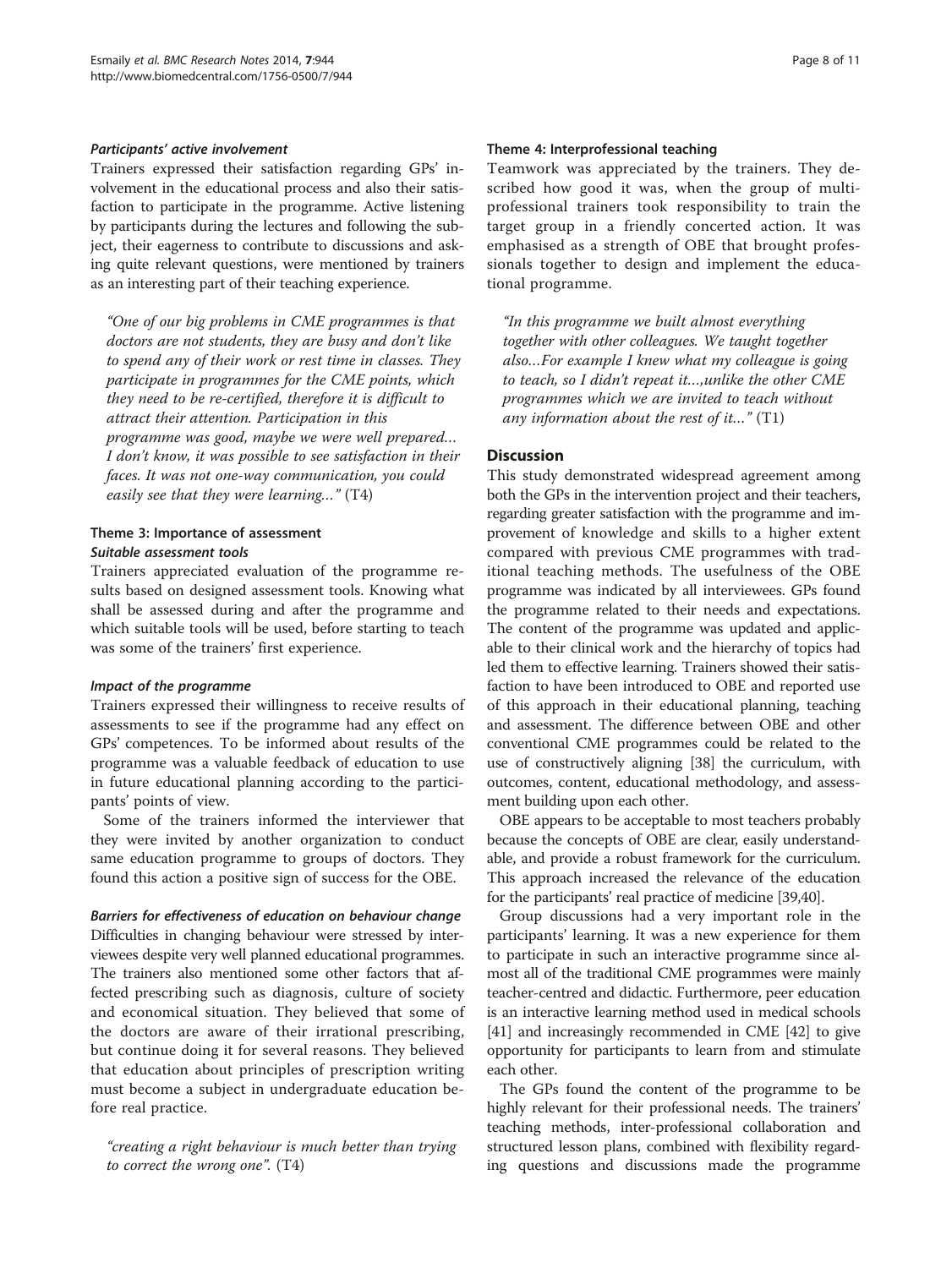enjoyable for the GPs. The trainers illustrated the relevance of the outcomes to everyday professional life with questions to the participants as well as real examples of irrational prescribing. This approach can be seen as raising the value of the topic in the view of the participants (expectancy- value theory), and perhaps even contribute to increasing their motivation for improvement [[38](#page-10-0)]. Contributing to this was the complementary booklets sent out a month after the end of the programme.

Some GPs reported a change of attitude and performance and a more rational prescribing behaviour after the programme regarding choice and quantity of prescribed drugs as well as quality of prescriptions. This corresponds to the results of the CRCT, where we found changes of attitudes and skills [[31](#page-9-0)], as well as significant improvement of prescribing performance after the OBE programme, confirmed by evaluation of 13,480 prescriptions by the participating GPs [[32](#page-9-0)].

The importance of patient education to reduce irrational requests was raised by the GPs during the interviews. What is rational in a medical sense may perhaps not look appropriate for the patients [\[29\]](#page-9-0), so patients' awareness of correct treatment and risks with irrational use of medicines need to be enhanced. Several interviewees mentioned the value of mass media in terms of patient education, which can be one way of achieving a more consensual view on rational use of medicines between patients and doctors [[43](#page-10-0)].

Doctors' prescribing is also influenced by sociocultural and socio-economical factors [\[29\]](#page-9-0), such as patient demand and pressure to follow their requests for keeping them as clients, workload, number of patients and time pressure [\[44\]](#page-10-0). Based on our results we can add feeling insecurity, because of intimidation by their patients and their patients' family members. Violence or threat of violence against physicians and residents is an important issue from professional and social aspects, which needs to be considered for the development of effective and preventive interventions [\[45,46](#page-10-0)].

Pharmacists' selling drugs without prescription, despite being illegal in Iran, was stressed by GPs as a major problem in rational drug use. They believed that pharmacists followed the patients' irrational requests, which may lead to serious problems. Buying medicine without a prescription signed by a medical doctor from community pharmacies despite being illegal is a major health challenge in several countries and is one of the reasons for the increase in the antibiotic resistance [\[47](#page-10-0)-[49\]](#page-10-0).

Trainers appreciated the inter-professional approach of this programme. They were able to answer participants' questions and carry out discussions together as well as determining course plans and presentations. This may be one of the reasons for the increased effectiveness of the OBE. Inter-professional education is challenging, but by demonstrating respect for other professionals, communicating in a clear and effective way, following common goals [\[50,51\]](#page-10-0) and using appropriate teaching and learning approaches, it is possible [[52](#page-10-0)].

#### Methodological considerations

Three issues of trustworthiness should be considered in order to evaluate and generate the findings: credibility, dependability and transferability [[34](#page-10-0),[53](#page-10-0)]. Credibility and dependability were enhanced through a thorough analysis, where one co-author separately coded some of the interviews and the other co-authors took part in discussion on the emerging codes, sub- themes and themes until consensus was reached. Furthermore, the participants and some experienced colleagues outside the research team were invited to give comments on the results of the analysis. In addition, the broad composition of national and international researchers in the team brought different perspectives to the analytical and interpretative process.

There is a possibility of social desirability bias in the responses from the participating GPs, as the interviews were conducted by the coordinator of the CME training. However, the coordinator was not directly involved in the training sessions, and more importantly, the GPs were always asked to give concrete examples of their statements, not just general comments. A similar bias could be expected for the interviews with trainers, but was avoided as those interviews developed as reflective discussions, with lots of concrete examples from the training sessions. This may have been facilitated by the fact that the interviewer herself had a background in medical education.

This study aimed at exploring the perceptions of the trainers and GPs after participation in this particular CME programme and cannot be generalized as findings in themselves. However, as this is one of very few examples of how participation in an outcome-based CME programme is experienced by participants, we believe that our findings can be useful for both educational planners and physicians at an international level.

## Conclusions

Our findings support the notion of usefulness of OBE to improve level of competence for both GPs and CME trainers. We are therefore suggesting OBE as a promising approach when creating CME programmes for physicians in Iran, and that similar approaches could be considered in other contexts, both regionally and globally.

#### Abbreviations

CRCT: Cluster randomized controlled trial; CME: Continuing medical education; GPs: General physicians in primary care; OBE: Outcome-based education.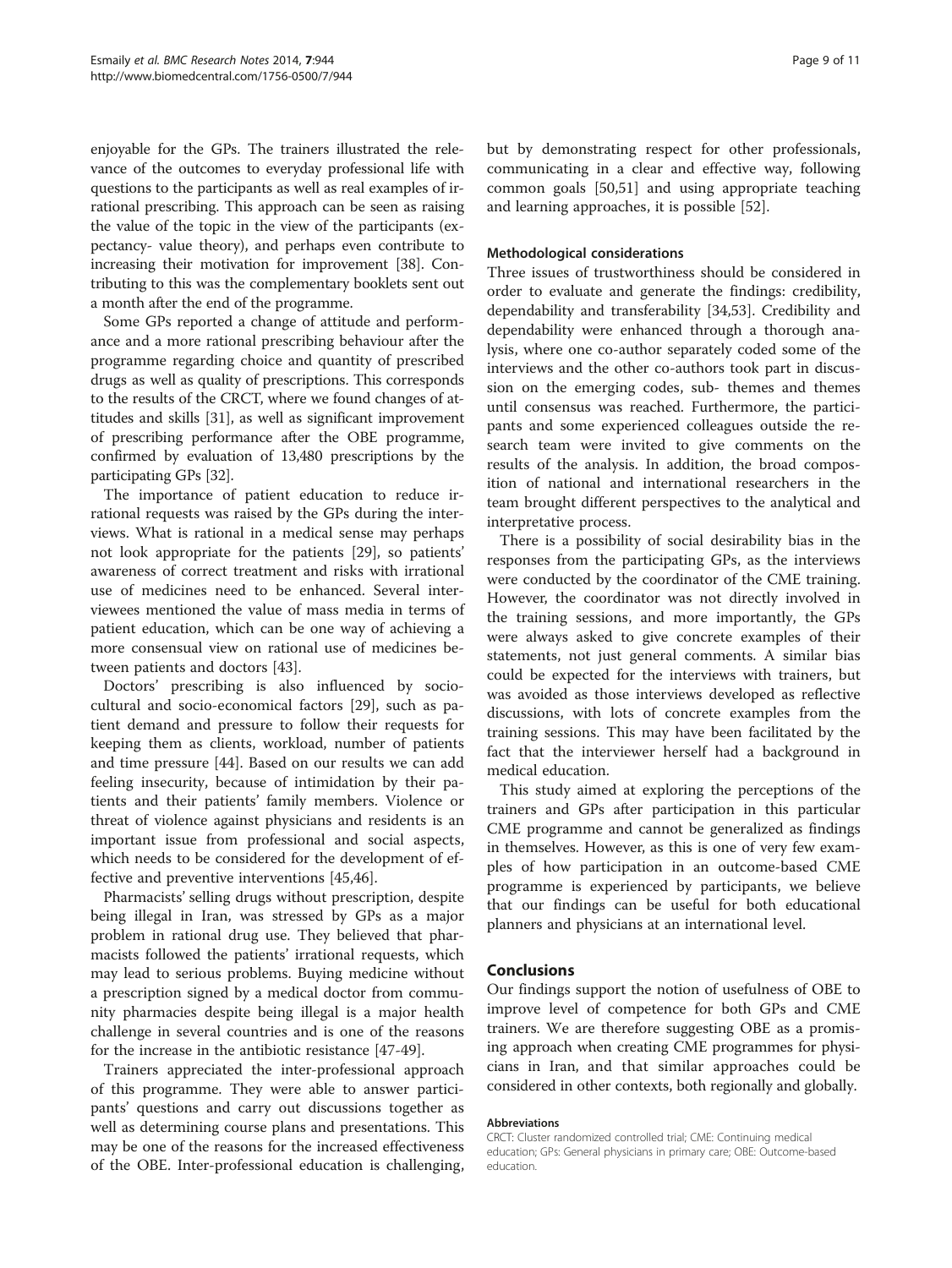#### <span id="page-9-0"></span>Competing interests

The authors declare that they have no competing interest.

#### Authors' contributions

HME conceived the study, designed the methods and guidelines, conducted the interviews, transcribed and translated the interviews, analysed and interpreted the data, drafted and finalized the manuscript. RV participated in designing the interview guidelines, verifying the accuracy of the translations, interpretation of the data and critical revision of the manuscript. NMF participated in the verifying the accuracy of the translations, interpretation of the data and critical revision of the manuscript. RW participated in design of the study, analysis and interpretation of the data, critical revision and finalization of the manuscript. All authors read and approved the final manuscript.

#### Acknowledgements

The authors thank all the trainers and GPs who gave freely of their time to participate in this study. Deepest thanks to the contributions by late Professor Lars Owe Dahlgren (LOD) in the design, analysis and the initial write up of this article. Thanks also to Associate Professor Hamid Khankeh and Assistant Professor Davoud Khorasani for valuable comments. Financial support was obtained from the National Public Health Management Centre (NPMC) in Tabriz-Iran, the Ministry of Health and Medical Education of Iran and The Strategic Research Programme in Health Sciences (SFO-V) in Sweden.

#### Author details

<sup>1</sup>Medical Management Centre (MMC), Department of Learning, Informatics, Management and Ethics (LIME), Karolinska Institutet, Stockholm, Sweden. 2 Educational Development Centre (EDC), Tabriz University of Medical Sciences, Tabriz, Iran. <sup>3</sup>National Public Health Management Centre (NPMC), Tabriz, Iran. <sup>4</sup> Department of Health and Nutrition, Tabriz University of Medical Sciences, Tabriz, Iran. <sup>5</sup>Department of Pharmacology & Toxicology, Tabriz University of Medical Sciences, Tabriz, Iran. <sup>6</sup>Department of Public Health Sciences, Karolinska Institutet, Stockholm, Sweden.

#### Received: 9 November 2014 Accepted: 16 December 2014 Published: 23 December 2014

#### References

- Harden RM: A new vision for distance learning and continuing medical education. J Contin Educ Health Prof 2005, 25(1):43-51.
- 2. Bennett NL, Davis DA, Easterling WE Jr, Friedmann P, Green JS, Koeppen BM, Mazmanian PE, Waxman HS: Continuing medical education: a new vision of the professional development of physicians. Acad Med 2000, 75(12):1167–1172.
- 3. Bennett N: Muddy problems, compassionate care: continuing medical education in the 21st century. In Teaching and learning in medical and surgical education lessons learned for the 21st century. Edited by Distlehorst LH, Dunnington GL, Folse JR. Mahwah, NJ: Lawrence Erlbaum Associates; 2000:184.
- 4. Thomson O'Brien MA, Freemantle N, Oxman AD, Wolf FM, Davis DA, Herrin J: Continuing education meetings and workshops: effects on professional practice and health care outcomes. Cochrane Database of Syst Rev (Online) 2001, 2:CD003030.
- Davis D, O'Brien MA, Freemantle N, Wolf FM, Mazmanian P, Taylor-Vaisey A: Impact of formal continuing medical education: do conferences, workshops, rounds, and other traditional continuing education activities change physician behavior or health care outcomes? JAMA 1999, 282(9):867–874.
- 6. Pohlmann G: Continuing medical education in Wisconsin: current status and future directions. WMJ 2007, 106(1):20–26.
- 7. Grol R: Changing physicians' competence and performance: finding the balance between the individual and the organization. J Contin Educ Health Prof 2002, 22(4):244–251.
- 8. Wahlstrom R: Bridging the gap between guidelines and clinical practicean educational intervention in primary care. In Thesis for doctoral degree (Ph.D.). Stockholm: Karolinska Institutat; 1997.
- 9. Sjoborg B, Backstrom T, Arvidsson LB, Andersen-Karlsson E, Blomberg LB, Eiermann B, Eliasson M, Henriksson K, Jacobsson L, Jacobsson U, Julander M, Kaiser PO, Landberg C, Larsson J, Björn Molin B, Gustafsson LL: Design and implementation of a point-of-care computerized system for drug
- 10. Donald E, Moore JR: A Framework for outcomes evaluation in the continuing professional development of physicians. In The Continuing Professional Development of Physicians: From Research to Practice. Edited by Davis DA, Barnes BE, Fox RD. Chicago: AMA Press; 2003.
- 11. Koo D, Miner K: Outcome-based workforce development and education in public health. Annu Rev Public Health 2010, 31:253–269.
- 12. Harden RM: Outcome-based education–the ostrich, the peacock and the beaver. Med Teach 2007, 29(7):666–671.
- 13. Harden RM: Outcome-Based Education: the future is today. Med Teach 2007, 29(7):625–629.
- 14. Harden RM: AMEE Guide No. 14: Outcome-based education: Part 1-An introduction to outcome-based education. Med Teach 1999, 21(1):7–14.
- 15. Frank JR, Danoff D: The CanMEDS initiative: implementing an outcomesbased framework of physician competencies. Med Teach 2007, 29(7):642–647.
- 16. Moore B, Tonniges TF: The "every child deserves a medical home" training program: more than a traditional continuing medical education course. Pediatrics 2004, 113(5 Suppl):1479–1484.
- 17. Harrison R, Mitchell L: Using outcomes-based methodology for the education, training and assessment of competence of healthcare professionals. Med Teach 2006, 28(2):165–170.
- 18. Akici A, Goren MZ, Aypak C, Terzioglu B, Oktay S: Prescription audit adjunct to rational pharmacotherapy education improves prescribing skills of medical students. Eur J Clin Pharmacol 2005, 61(9):643–650.
- 19. Muijrers PE, Janknegt R, Sijbrandij J, Grol RP, Knottnerus JA: Prescribing indicators. Development and validation of guideline-based prescribing indicators as an instrument to measure the variation in the prescribing behaviour of general practitioners. Eur J Clin Pharmacol 2004, 60(10):739-746.
- 20. Mever JC, Summers RS, Moller H: Randomized, controlled trial of prescribing training in a South African province. Med Educ 2001, 35(9):833–840.
- 21. Chan FK, Abraham NS, Scheiman JM, Laine L: Management of patients on nonsteroidal anti-inflammatory drugs: a clinical practice recommendation from the First International Working Party on Gastrointestinal and Cardiovascular Effects of Nonsteroidal Anti-inflammatory Drugs and Anti-platelet Agents. Am J Gastroenterol 2008, 103(11):2908–2918.
- 22. Lucas AE, Smeenk FW, Smeele IJ, van Schayck CP: Overtreatment with inhaled corticosteroids and diagnostic problems in primary care patients, an exploratory study. Fam Pract 2008, 25(2):86-91.
- 23. Okeke IN, Klugman KP, Bhutta ZA, Duse AG, Jenkins P, O'Brien TF, Pablos-Mendez A, Laxminarayan R: Antimicrobial resistance in developing countries.Part II: strategies for containment. Lancet Infect Dis 2005, 5(9):568–580.
- 24. World Health Organization: Essential Drugs Monitor. Geneva: Switzerland; 2003.
- 25. Cheraghali AM, Nikfar S, Behmanesh Y, Rahimi V, Habibipour F, Tirdad R, Asadi A, Bahrami A: Evaluation of availability, accessibility and prescribing pattern of medicines in the Islamic Republic of Iran. East Mediterr Health J 2004, 10(3):406–415.
- 26. Ahmadizar F, Soleymani F, Abdollahi M: Study of drug-drug interactions in prescriptions of general practitioners and specialists in iran 2007–2009. Iran J Pharm Res 2011, 10(4):921–931.
- 27. Ghadimi H, Esmaily HM, Wahlstrom R: General practitioners' prescribing patterns for the elderly in a province of Iran. Pharmacoepidemiol Drug Saf 2011, 20(5):482–487.
- 28. Quick JD, Laing RO, Ross-Degnan DG: Intervention research to promote clinically effective and economically efficient use of pharmaceuticals: the International Network for Rational Use of Drugs. J Clin Epidemiol 1991, 44(Suppl 2):57S–65S.
- 29. Le Grand A, Hogerzeil HV, Haaijer-Ruskamp FM: Intervention research in rational use of drugs: a review. Health Policy Plan 1999, 14(2):89–102.
- 30. Esmaily HM, Savage C, Vahidi R, Amini A, Zarrintan MH, Wahlstrom R: Identifying outcome-based indicators and developing a curriculum for a continuing medical education programme on rational prescribing using a modified Delphi process. BMC Med Educ 2008, 8:33.
- 31. Esmaily HM, Savage C, Vahidi R, Amini A, Dastgiri S, Hult H, Dahlgren LO, Wahlstrom R: Does an outcome-based approach to continuing medical education improve physicians' competences in rational prescribing? Med Teach 2009, 31(11):e500–e506.
- 32. Esmaily HM, Silver I, Shiva S, Gargani A, Maleki-Dizaji N, Al-Maniri A, Wahlstrom R: Can rational prescribing be improved by an outcome-based educational approach? A randomized trial completed in Iran. J Contin Educ Health Prof 2010, 30(1):11–18.